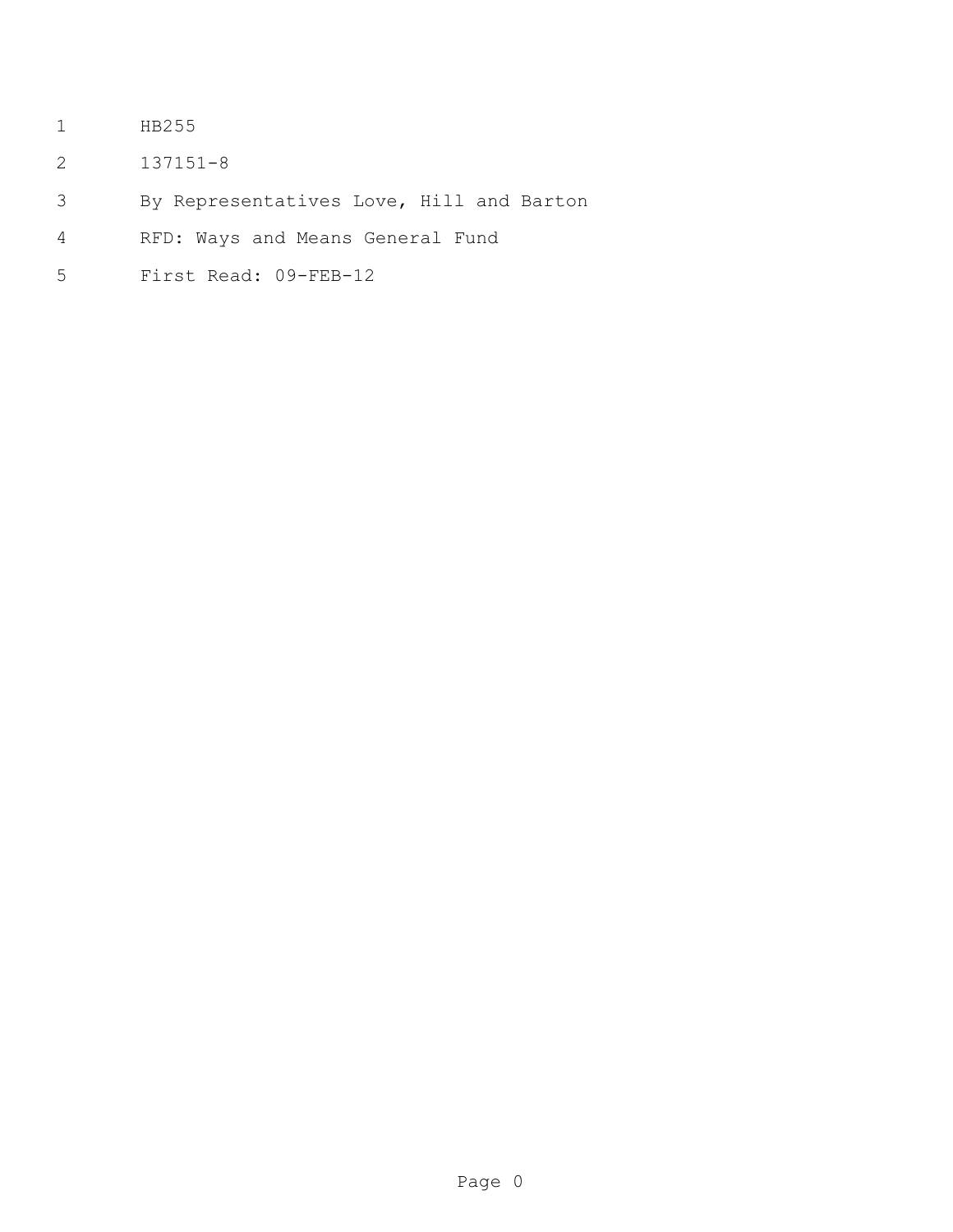ENROLLED, An Act, To amend Sections 16-25-1 and 36-27-1, Code of Alabama 1975, relating to retirement benefits; to provide that earnable compensation may include a portion of overtime payments. BE IT ENACTED BY THE LEGISLATURE OF ALABAMA: 8 Section 1. Section 36-27-1 Sections 16-25-1 and 9 36-27-1, Code of Alabama 1975, is are amended to read as follows: "§16-25-1. "For the purposes of this chapter the following terms, unless a different meaning is plainly required by the context, shall have the following respective meanings: "(1) RETIREMENT SYSTEM. The Teachers' Retirement System of Alabama as defined in Section 16-25-2. "(2) PUBLIC SCHOOL. Any day school conducted within 18 the state under the authority and supervision of a duly elected or appointed county or city board of education and any educational institution supported by and under the control of the state or any private nondenominational school operated nonprofit for the education of children of school age residing within a district where no public school is available for the children.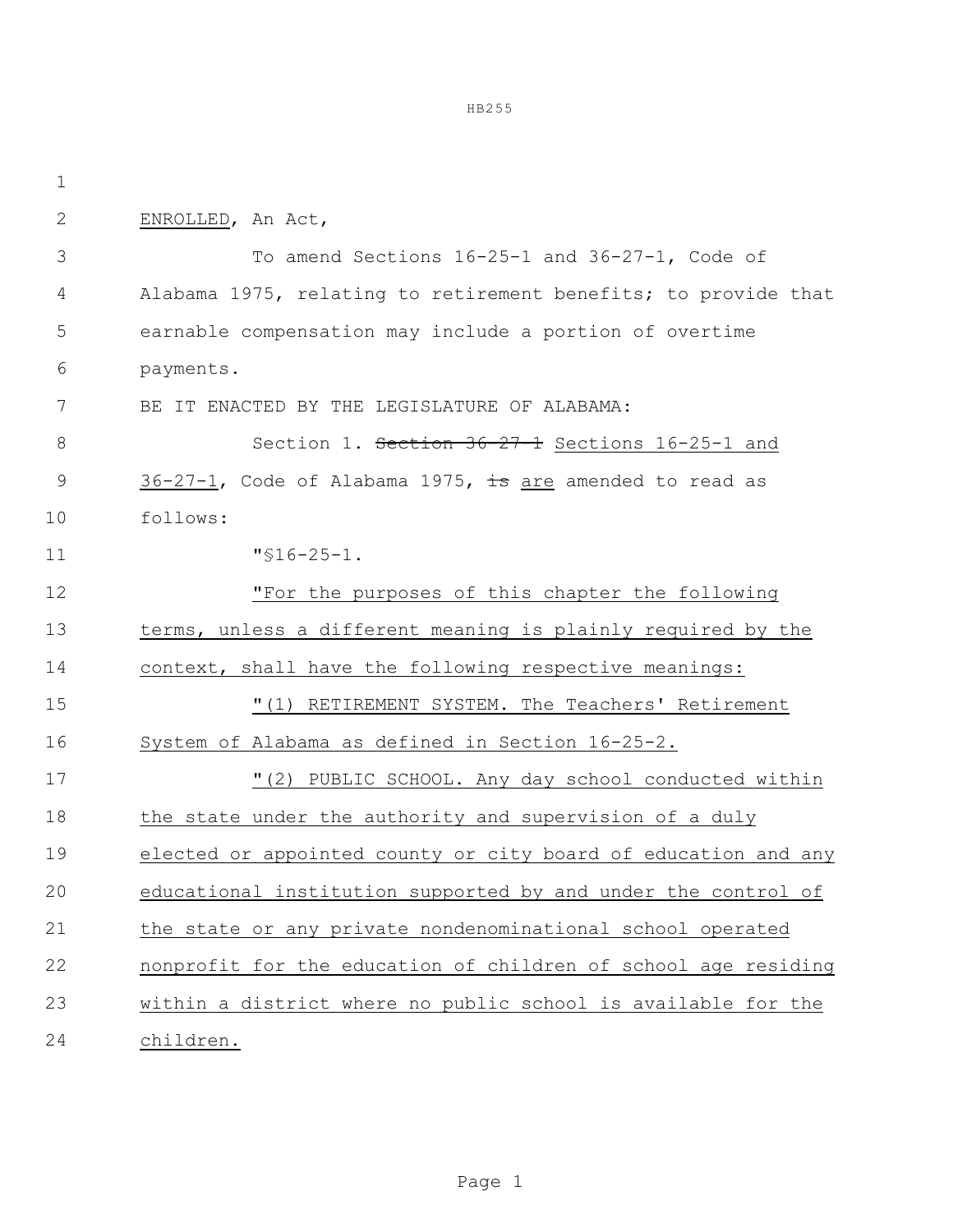| $\mathbf 1$  | "(3) TEACHER. Any teacher, principal,                         |  |  |  |
|--------------|---------------------------------------------------------------|--|--|--|
| $\mathbf{2}$ | superintendent, supervisor, college professor, administrative |  |  |  |
| 3            | officer, or clerk employed in any public school or public     |  |  |  |
| 4            | college within the state or employed in any private           |  |  |  |
| 5            | nondenominational school operated nonprofit for the education |  |  |  |
| 6            | of children of school age residing within a district where no |  |  |  |
| 7            | public school is available for the children or any similar    |  |  |  |
| 8            | employee or officer of the Department of Education or of the  |  |  |  |
| 9            | Alabama Education Association, or any attendance worker 50    |  |  |  |
| 10           | percent or more of whose salary is paid from public school    |  |  |  |
| 11           | funds or any employee receiving a regular stated compensation |  |  |  |
| 12           | from the retirement system. In all cases of doubt, the Board  |  |  |  |
| 13           | of Control shall determine whether any person is a teacher as |  |  |  |
| 14           | defined in this chapter.                                      |  |  |  |
| 15           | "(4) SUPPORT PERSONNEL or EMPLOYEE. Any maid,                 |  |  |  |
| 16           | custodian, adult bus driver, lunchroom, or cafeteria worker,  |  |  |  |
| 17           | secretary, clerk, clerical assistant, maintenance worker, or  |  |  |  |
| 18           | other non-certificated employee who works an average of 20    |  |  |  |
| 19           | hours weekly.                                                 |  |  |  |
| 20           | "(5) EMPLOYER. The State of Alabama, the county               |  |  |  |
| 21           | school board, the city school board, the State Board of       |  |  |  |
| 22           | Education, or any governing body of any private               |  |  |  |
| 23           | nondenominational school operated nonprofit for education of  |  |  |  |
| 24           | children of school age residing within a district where no    |  |  |  |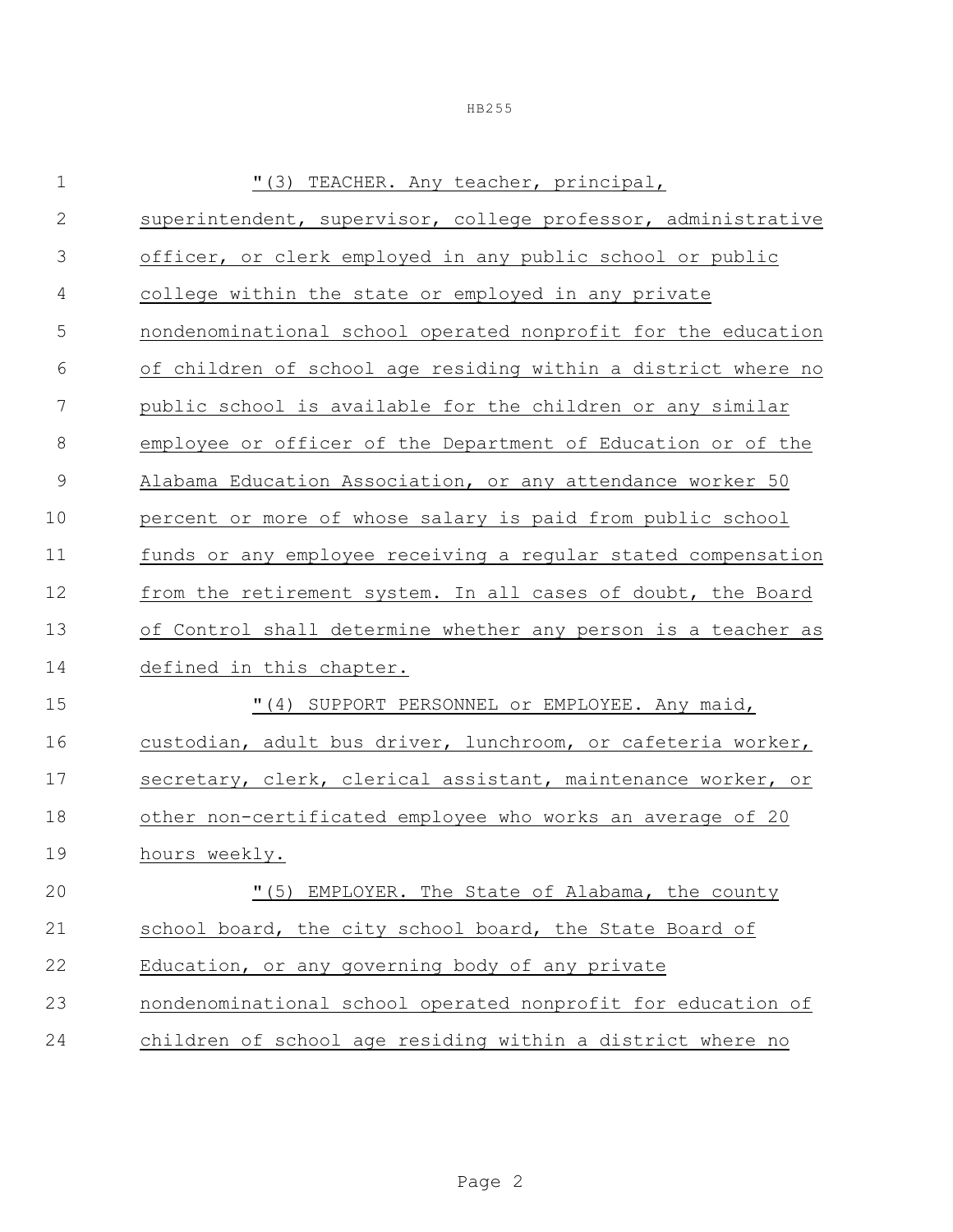| $\mathbf 1$    | public school is available for the children or any other      |  |  |  |  |
|----------------|---------------------------------------------------------------|--|--|--|--|
| 2              | agency of and within the state by which a teacher is paid.    |  |  |  |  |
| 3              | "(6) MEMBER. Any teacher included in the membership           |  |  |  |  |
| 4              | of the system as provided in Section 16-25-3.                 |  |  |  |  |
| 5              | "(7) BOARD OF CONTROL. The board provided for in              |  |  |  |  |
| 6              | Section 16-25-19 to administer the retirement system.         |  |  |  |  |
| 7              | "(8) MEDICAL BOARD. The board of physicians provided          |  |  |  |  |
| 8              | for in Section 16-25-19.                                      |  |  |  |  |
| $\overline{9}$ | "(9) TRUSTEES. The members of the Board of Control            |  |  |  |  |
| 10             | to administer the trust funds.                                |  |  |  |  |
| 11             | "(10) SERVICE. Service as a teacher.                          |  |  |  |  |
| 12             | "(11) PRIOR SERVICE. Service rendered prior to the            |  |  |  |  |
| 13             | date of establishment of the retirement system for which      |  |  |  |  |
| 14             | credit is allowable under Section 16-25-11.                   |  |  |  |  |
| 15             | "(12) MEMBERSHIP SERVICE. Service as a teacher                |  |  |  |  |
| 16             | rendered while a member of the retirement system and on       |  |  |  |  |
| 17             | account of which contributions are made.                      |  |  |  |  |
| 18             | "(13) CREDITABLE SERVICE. "Prior service" plus                |  |  |  |  |
| 19             | "membership service" rendered since last becoming a member.   |  |  |  |  |
| 20             | "(14) BENEFICIARY. Any person in receipt of a                 |  |  |  |  |
| 21             | pension, an annuity, a retirement allowance, or other benefit |  |  |  |  |
| 22             | as provided by this chapter.                                  |  |  |  |  |
| 23             | "(15) REGULAR INTEREST. Interest compounded annually          |  |  |  |  |
| 24             | at the rate determined by the Board of Control in accordance  |  |  |  |  |
| 25             | with subsection (b) of Section 16-25-20.                      |  |  |  |  |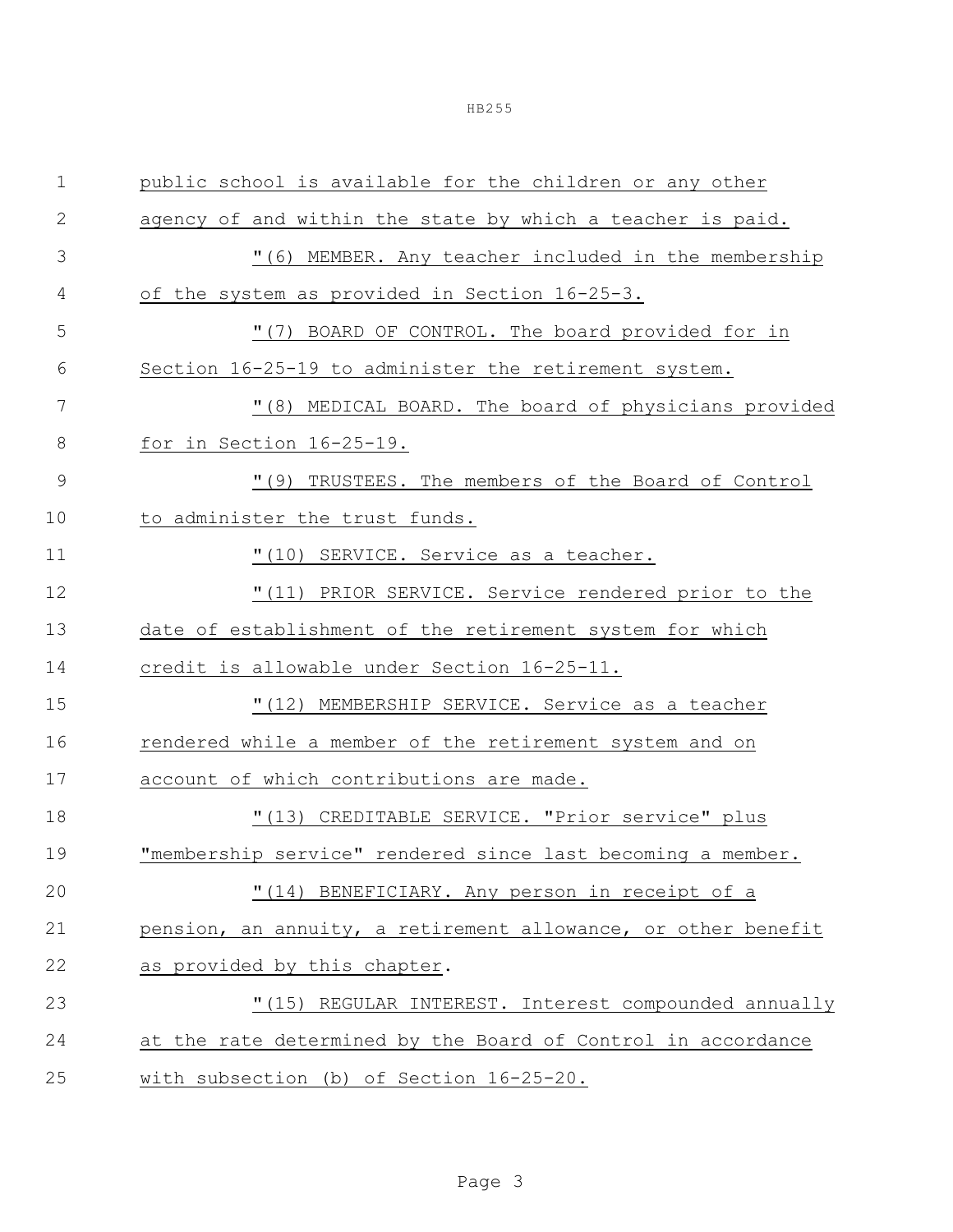"(16) ACCUMULATED CONTRIBUTIONS. The sum of all the amounts deducted from the compensation of a member and credited to his or her individual account in the annuity savings fund together with regular interest thereon as provided in Section 16-25-21. "(17) EARNABLE COMPENSATION. a. The full rate of the compensation that would be payable to a teacher if he or she worked the full normal working time. In cases where compensation includes maintenance, the Board of Control shall fix the value of that part of the compensation not paid in money. Earnable compensation shall not exceed the limitations imposed by Section 401(a)(17) of the Internal Revenue Code for public pension funds except that any employee who was a member of the Teachers' Retirement System before the first plan year beginning after December 31, 1995, shall not be subject to the earning limitations set forth in Section 401(a)(17). "b. The term earnable compensation for retirement purposes shall include overtime payments that are made to an employee; however, earnable compensation shall not exceed 120 percent of any employee's annual base compensation as certified by the employer. **"**(18) AVERAGE FINAL COMPENSATION. The average annual compensation of a teacher, with respect to which he or she has made contributions pursuant to paragraph b of subdivision (1) of Section 16-25-21 during the three years in his or her last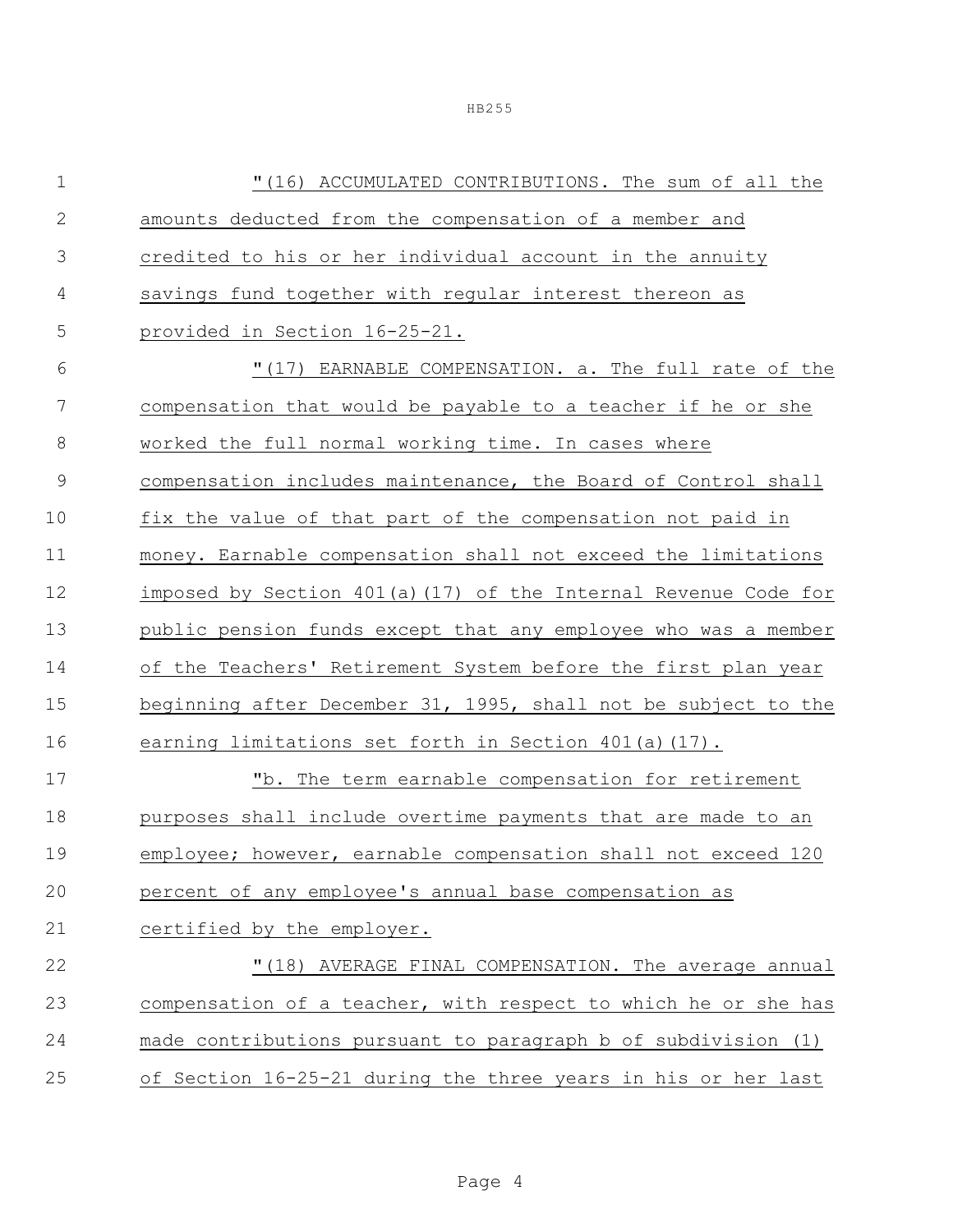| $\mathbf 1$  | 10 years of creditable service for which the average is       |  |  |  |  |
|--------------|---------------------------------------------------------------|--|--|--|--|
| $\mathbf{2}$ | highest or during his or her entire period of creditable      |  |  |  |  |
| 3            | service if less than three years; except, that for any period |  |  |  |  |
| 4            | prior to October 1, 1959, the compensation used in computing  |  |  |  |  |
| 5            | the average shall include compensation in excess of the       |  |  |  |  |
| 6            | maximum amount with respect to which members were required to |  |  |  |  |
| 7            | contribute.                                                   |  |  |  |  |
| 8            | "(19) ANNUITY. Payments for life derived from the             |  |  |  |  |
| 9            | "accumulated contributions" of a member. All annuities shall  |  |  |  |  |
| 10           | be payable in equal monthly installments.                     |  |  |  |  |
| 11           | "(20) PENSION. Payments for life derived from money           |  |  |  |  |
| 12           | provided by the employer. All pensions shall be payable in    |  |  |  |  |
| 13           | equal monthly installments.                                   |  |  |  |  |
| 14           | "(21) RETIREMENT ALLOWANCE. The sum of the "annuity"          |  |  |  |  |
| 15           | and the "pension."                                            |  |  |  |  |
| 16           | "(22) RETIREMENT. Withdrawal from active service              |  |  |  |  |
| 17           | with a retirement allowance or optional benefit in lieu       |  |  |  |  |
| 18           | thereof granted under this chapter.                           |  |  |  |  |
| 19           | "(23) ANNUITY RESERVE. The present value of all               |  |  |  |  |
| 20           | payments to be made on account of any annuity or benefit in   |  |  |  |  |
| 21           | lieu of any annuity, computed upon the basis of the mortality |  |  |  |  |
| 22           | tables as shall be adopted by the Board of Control, and       |  |  |  |  |
| 23           | reqular interest.                                             |  |  |  |  |
| 24           | "(24) PENSION RESERVE. The present value of all               |  |  |  |  |
| 25           | payments to be made on account of any pension or benefit in   |  |  |  |  |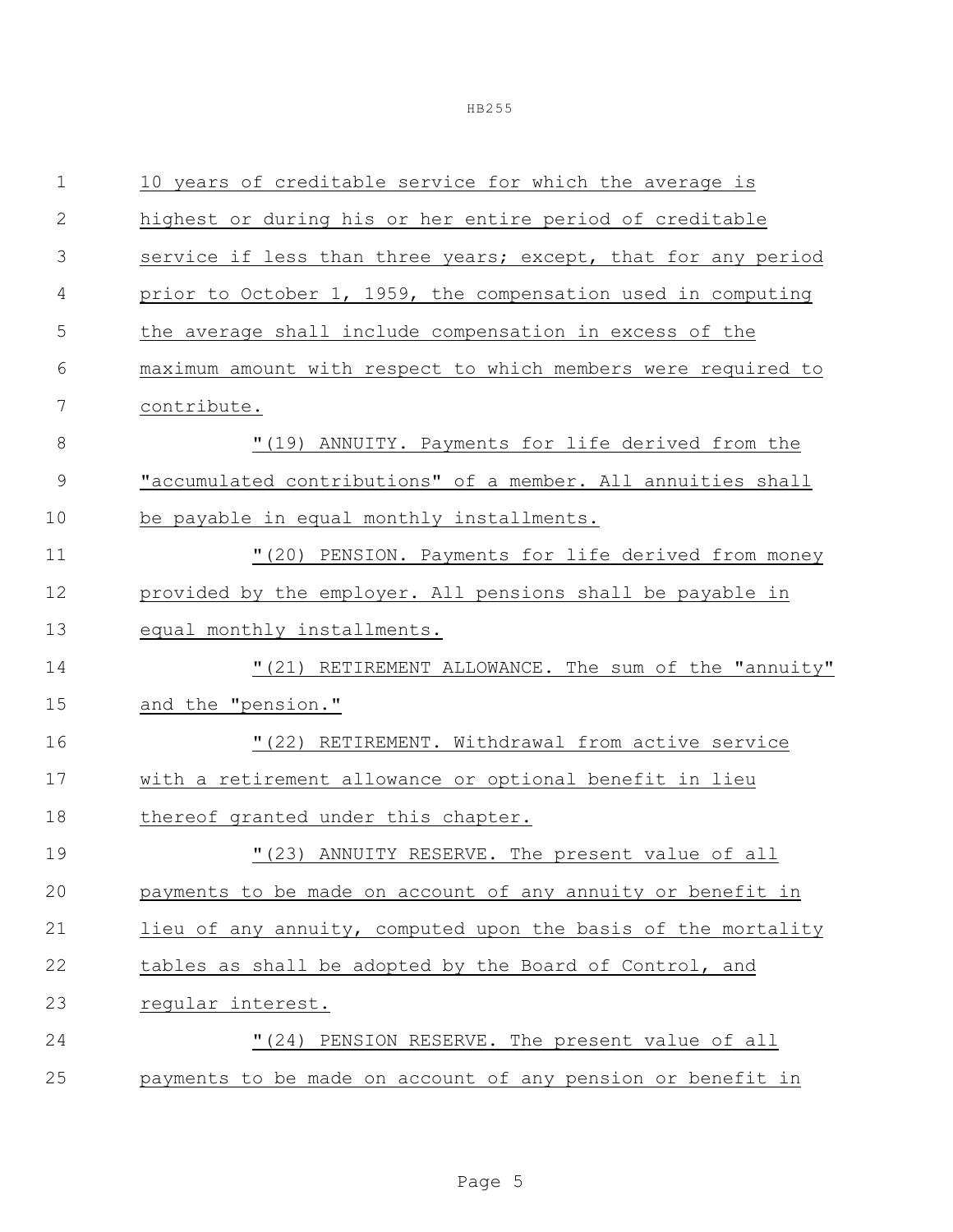| $\mathbf 1$  | lieu of any pension, computed upon the basis of the mortality  |  |  |  |  |
|--------------|----------------------------------------------------------------|--|--|--|--|
| $\mathbf{2}$ | tables as shall be adopted by the Board of Control, and        |  |  |  |  |
| 3            | regular interest.                                              |  |  |  |  |
| 4            | "(25) ACTUARIAL EQUIVALENT. A benefit of equal                 |  |  |  |  |
| 5            | value, when computed upon the basis of the mortality tables as |  |  |  |  |
| 6            | shall be adopted by the Board of Control, and reqular          |  |  |  |  |
| 7            | interest.                                                      |  |  |  |  |
| $8\,$        | "(26) NORMAL CONTRIBUTION. The contributions of the            |  |  |  |  |
| $\mathsf 9$  | state necessary to provide a pension equal to the annuity      |  |  |  |  |
| 10           | which the member's contribution made prior to age 65 with      |  |  |  |  |
| 11           | interest will provide at age of retirement not to exceed 65.   |  |  |  |  |
| 12           | $\sqrt{536-27-1}$ .                                            |  |  |  |  |
| 13           | "When used in this article, the following terms                |  |  |  |  |
| 14           | shall have the following meanings, respectively, unless the    |  |  |  |  |
| 15           | context clearly indicates otherwise:                           |  |  |  |  |
| 16           | "(1) RETIREMENT SYSTEM. The Employees' Retirement              |  |  |  |  |
| 17           | System of Alabama as defined in Section 36-27-2.               |  |  |  |  |
| 18           | "(2) EMPLOYEE. Any regular employee of the State of            |  |  |  |  |
| 19           | Alabama whose salary is paid by state warrant by the state,    |  |  |  |  |
| 20           | except a member of the Legislature of the state, a person who  |  |  |  |  |
| 21           | is covered or eligible to be covered under the Teachers'       |  |  |  |  |
| 22           | Retirement System of Alabama or any other retirement system to |  |  |  |  |
| 23           | which contributions are made by the state, an elective         |  |  |  |  |
| 24           | official of the state government, and a temporary employee or  |  |  |  |  |
| 25           | person engaged under retainer or special agreement. In all     |  |  |  |  |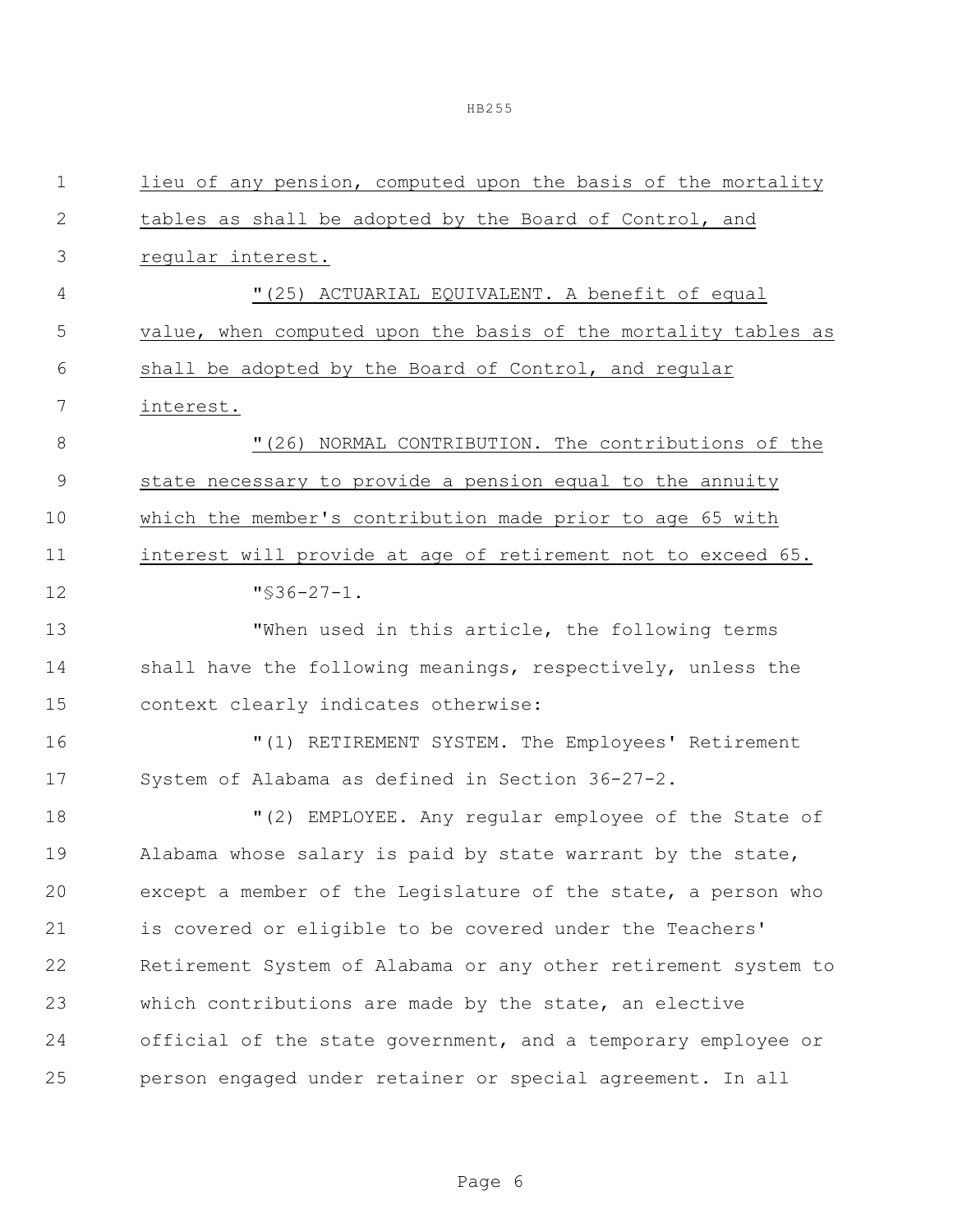cases of doubt the Board of Control shall determine who is an

HB255

 employee within the meaning of this article. The term shall include any regular employee of the Alabama state hospitals and Partlow State School and Hospital and the Alabama State Port Authority, however paid.

 "(3) EMPLOYER. The State of Alabama or any department, commission, institution, or any other agency of and within the state by which an employee is paid, including employers as provided in Section 36-27-6.

 "(4) MEMBER. Any employee included in the membership of the system as provided in Section 36-27-4.

 "(5) BOARD OF CONTROL. The board provided for in Section 36-27-23 to administer the retirement system.

 "(6) MEDICAL BOARD. The board of physicians provided for in Section 36-27-23.

 "(7) SERVICE. Service as an employee paid for by an employer.

 "(8) PRIOR SERVICE. Service rendered prior to the date of establishment of the retirement system for which credit is allowable under Section 36-27-11.

 "(9) MEMBERSHIP SERVICE. Service as an employee rendered while a member of the retirement system and on account of which contributions are made.

 "(10) CREDITABLE SERVICE. "Prior service" plus "membership service" rendered since last becoming a member.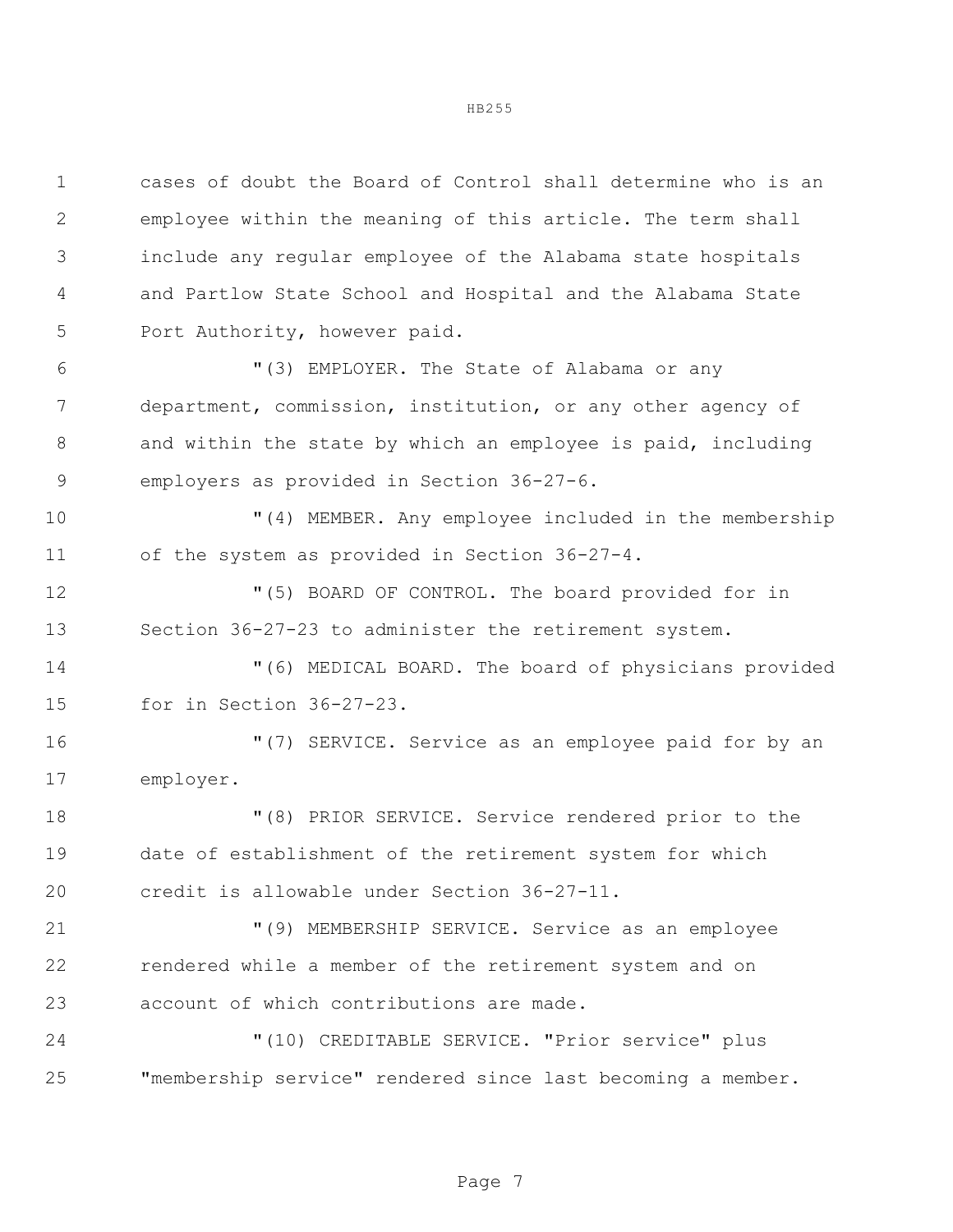"(11) BENEFICIARY. Any person in receipt of a pension, an annuity, a retirement allowance or other benefit as provided by this article.

 "(12) REGULAR INTEREST. Interest compounded annually at the rate determined by the Board of Control in accordance with subsection (f) of Section 36-27-25.

 "(13) ACCUMULATED CONTRIBUTIONS. The sum of all the amounts deducted from the compensation of a member credited to his or her individual account in the Annuity Savings Fund, together with regular interest thereon, as provided in Section 36-27-24.

 "(14) EARNABLE COMPENSATION. a. The full rate of compensation that would be payable to an employee if he or she worked the full normal work-time. In cases where compensation includes maintenance, the Board of Control shall fix the value of that part of the compensation not paid in money. Earnable compensation shall not exceed the limitations imposed by Section 401(a)(17) of the Internal Revenue Code for public 19 pension funds, except that any employee who was a member of the Employees' Retirement System before the first plan year beginning after December 31, 1995, shall not be subject to the earning limitations set forth in Section 401(a)(17).

 "b. The term earnable compensation for retirement purposes shall not include subsistence payments that are made to an employee and shall include overtime payments that are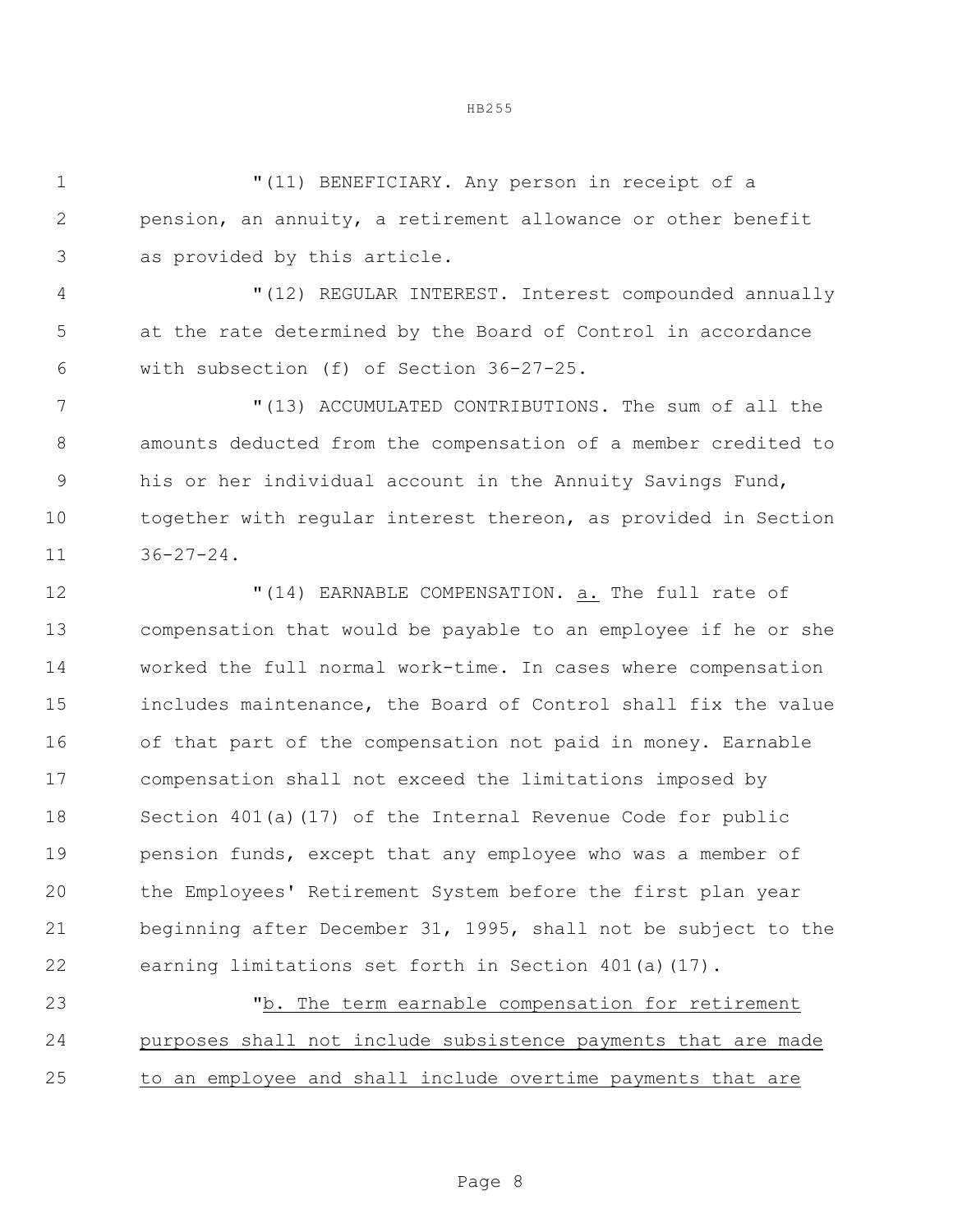made to an employee; however, earnable compensation shall not 2 exceed  $\frac{1258}{20}$  120 percent of any employees' annual base compensation as certified by the employer. "(15) AVERAGE FINAL COMPENSATION. The average annual compensation of an employee, with respect to which he or she had made contributions pursuant to subsection (b) of Section 36-27-24 during the three years, in his or her last 10 years of creditable service for which the average is highest or during his or her entire period of creditable service if less 10 than three years; except, that for any period prior to November 1, 1959, the compensation used in computing the average shall include compensation in excess of the maximum amount with respect to which members were required to contribute. "(16) ANNUITY. Payments for life derived from the "accumulated contributions" of a member. All annuities shall be payable in equal monthly installments. "(17) PENSION. Payments for life derived from money provided by the employer. All pensions shall be payable in equal monthly installments. "(18) RETIREMENT ALLOWANCE. The sum of the "annuity" and the "pension." "(19) RETIREMENT. Withdrawal from active service with a retirement allowance or optional benefit in lieu thereof granted under this article.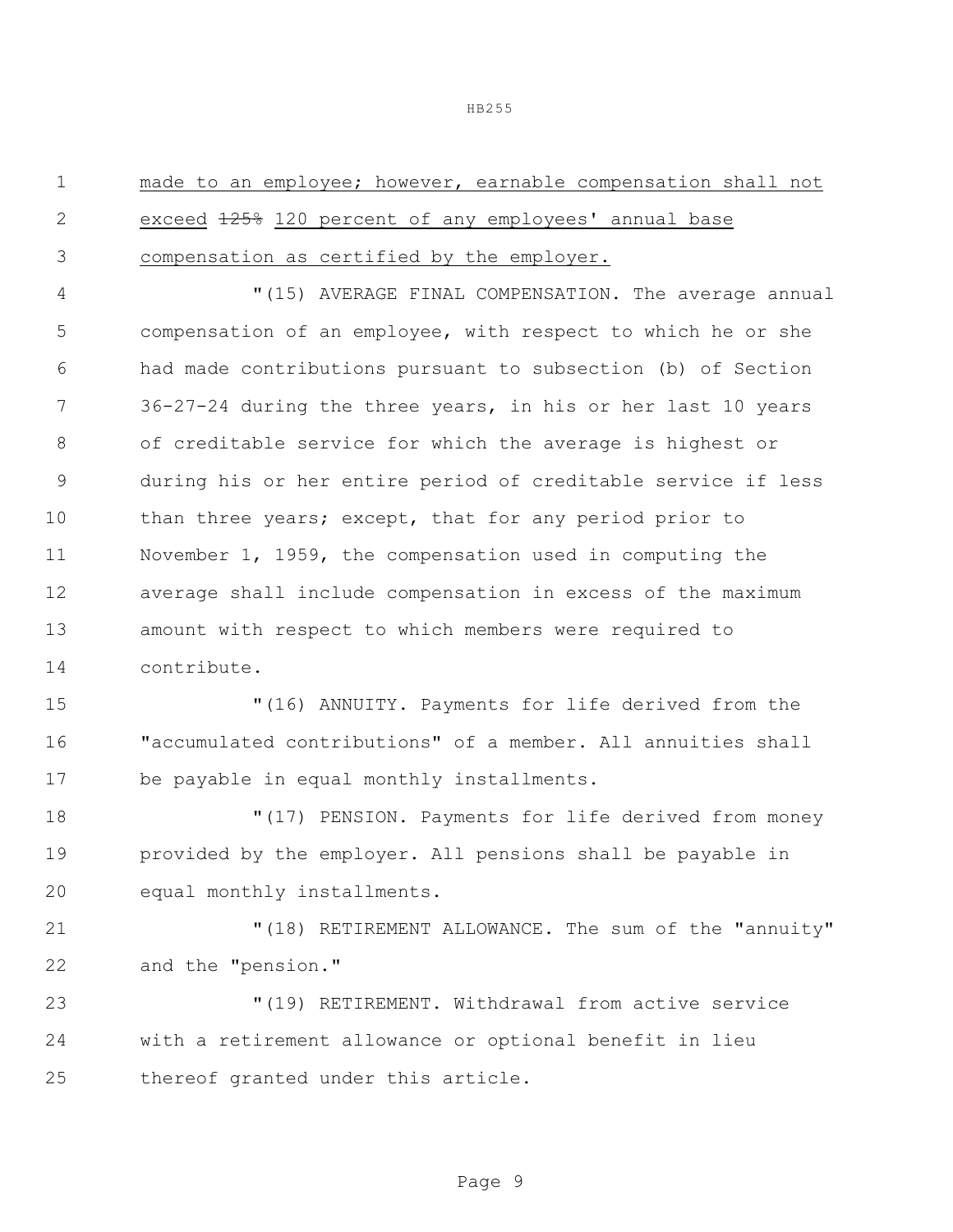| $\mathbf 1$    | "(20) ANNUITY RESERVE. The present value of all               |  |  |
|----------------|---------------------------------------------------------------|--|--|
| $\overline{2}$ | payments to be made on account of any annuity or benefit in   |  |  |
| 3              | lieu of any annuity computed upon the basis of the mortality  |  |  |
| 4              | tables adopted by the Board of Control and regular interest.  |  |  |
| 5              | "(21) PENSION RESERVE. The present value of all               |  |  |
| 6              | payments to be made on account of any pension or benefit in   |  |  |
| 7              | lieu of any pension computed upon the basis of the mortality  |  |  |
| 8              | tables adopted by the Board of Control and regular interest.  |  |  |
| $\mathcal{G}$  | "(22) ACTUARIAL EQUIVALENT. A benefit of equal value          |  |  |
| 10             | when computed upon the basis of the mortality tables adopted  |  |  |
| 11             | by the Board of Control and regular interest.                 |  |  |
| 12             | "(23) STATE POLICEMAN. An employee in the classified          |  |  |
| 13             | service under the Merit System Act approved by the State      |  |  |
| 14             | Personnel Board to perform the duties of highway patrolman or |  |  |
| 15             | a beverage control agent or a crime investigator. The term    |  |  |
| 16             | shall not include a member employed as a policeman under      |  |  |
| 17             | Section 36-27-6."                                             |  |  |
| 18             | Section 2. This act shall be effective immediately            |  |  |
| 19             | upon its passage and approval by the Governor, or its         |  |  |

otherwise becoming law.